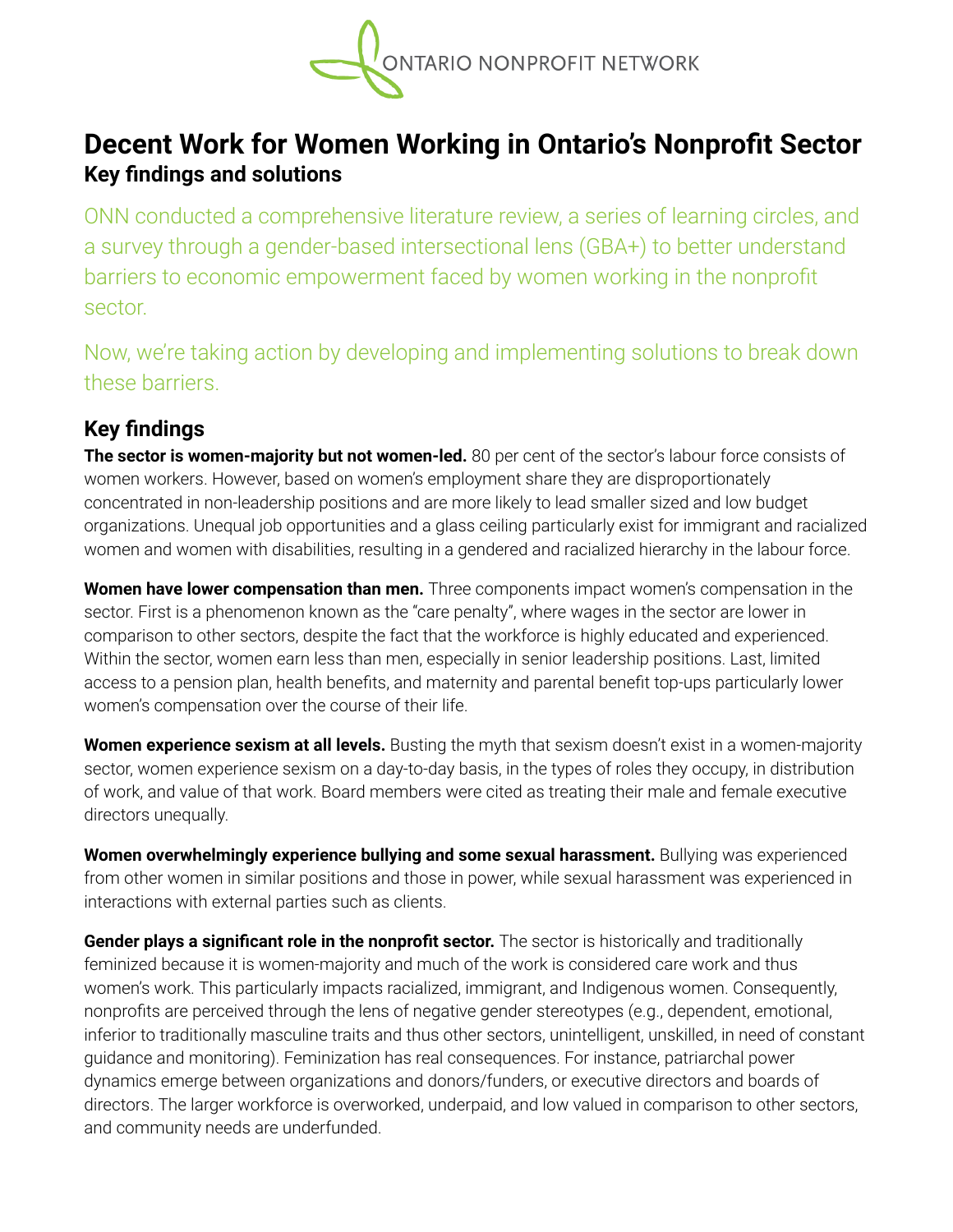**Racism and ageism are other common forms of discrimination.** Identities are complex and so discrimination is experienced in multiple ways. Some women experience discrimination primarily based on gender, some at the intersection of gender and another part of their identity, such as ability or age, and others primarily because of one part of their identity that is not gender, such as race.

Read more in our literature review and Women's Voices reports.

## **Solutions**

We are developing and implementing eleven solutions at the organizational, network, and systemic levels using an iterative approach.

| <b>IMPACT LEVEL: SYSTEMS</b>                                                                              |                                                                                                                              |                                                                                         |  |  |
|-----------------------------------------------------------------------------------------------------------|------------------------------------------------------------------------------------------------------------------------------|-----------------------------------------------------------------------------------------|--|--|
| <b>Solution</b>                                                                                           | <b>Ultimate Goal</b>                                                                                                         | <b>ONN's Work</b>                                                                       |  |  |
| Advocate for women's economic<br>empowerment policies in<br>Ontario through networked<br>policy advocacy. | The Government of Ontario<br>undertakes women's economic                                                                     | <b>Pay Transparency Submission</b><br>(2019)                                            |  |  |
|                                                                                                           | empowerment strategies that<br>are informed by a nonprofit lens.                                                             | Pay Equity Brief (2019)                                                                 |  |  |
| Support advocacy for<br>Employment Insurance (EI)<br>modernization that promotes<br>gender equity.        | Women's equitable access to El<br>benefits are part of the federal<br>election agenda (2019) and<br>federal party platforms. | <b>Policy Brief: Modernizing</b><br><b>Maternity and Parental El</b><br>Benefits (2019) |  |  |
|                                                                                                           |                                                                                                                              | Supporting universal childcare                                                          |  |  |

| <b>IMPACT LEVEL: NETWORK</b>                                                                      |                                                                                                                                        |                                                                                                                                                                                                                                                                                                                                                                      |  |  |
|---------------------------------------------------------------------------------------------------|----------------------------------------------------------------------------------------------------------------------------------------|----------------------------------------------------------------------------------------------------------------------------------------------------------------------------------------------------------------------------------------------------------------------------------------------------------------------------------------------------------------------|--|--|
| <b>Solution</b>                                                                                   | <b>Ultimate Goal</b>                                                                                                                   | <b>ONN's Work</b>                                                                                                                                                                                                                                                                                                                                                    |  |  |
| <b>Build a Financial Investment</b><br>Fund for Maternity and Parental<br>Leave Benefit Top-ups.  | The nonprofit sector across<br>Ontario pools risk and resources<br>to provide maternity and<br>parental benefit top-ups to<br>workers. | With funding from the<br><b>Investment Readiness Program,</b><br>ONN is engaging in market<br>analysis, financial modelling, and<br>business planning to create a<br>financial investment fund that<br>nonprofits across Ontario can<br>join to provide maternity and<br>parental leave benefit top-ups to<br>their employees who become<br>parents to new children. |  |  |
| Support other organizations<br>working on solutions for women<br>working in the nonprofit sector. | A stronger networked approach<br>to gender equity across the<br>nonprofit sector in Ontario.                                           | ONN is infusing its project<br>learnings into work led by other<br>organizations as it emerges.                                                                                                                                                                                                                                                                      |  |  |